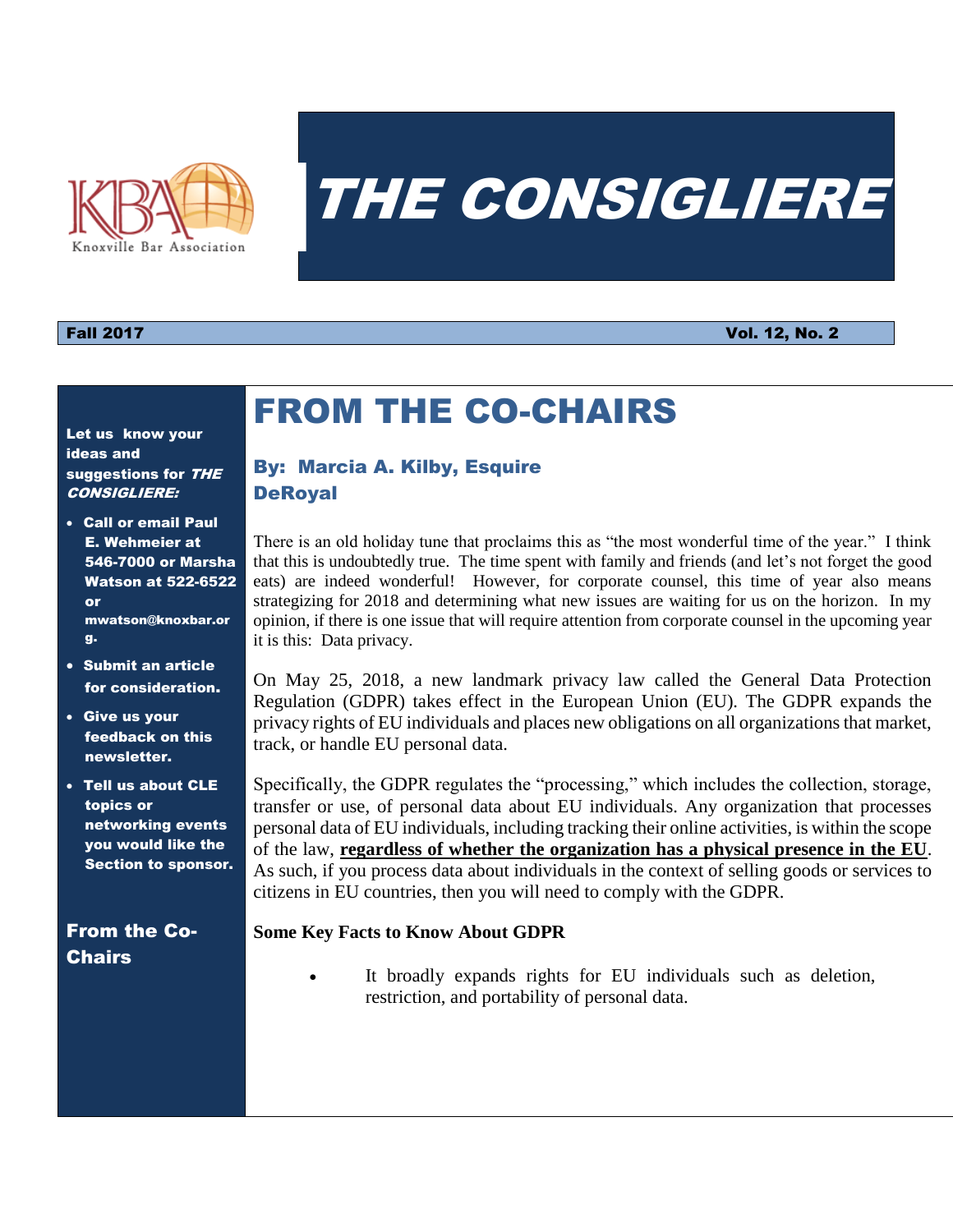## Health Care Reform Developments under the Trump Administration

### By: Ashley N. Trotto, Esquire Kennerly Montgomery & Finley, P.C.

Unless you've somehow managed to avoid the buzz, you probably know that the Affordable Care Act ("ACA") is still alive and well (for now). What you may not know is exactly what the Trump Administration has been able to accomplish with respect to its health care reform goals. This article intends to recap what has been done and clarify what hasn't been done since inauguration day. $<sup>1</sup>$ </sup>

### Health Care Reform

### **ACA** Repeal

This fall, after several failed attempts, the Republicans tried one last time to repeal the ACA with the Graham-Cassidy bill. The bill would have eliminated the ACA's subsidized health insurance coverage and Medicaid expansion and provided block grants for state funding. However, too many Republican senators came out against the bill and the deadline to pass legislation with a simple majority came and went without a vote. As of today, the ACA continues to be the law of the land – with a few adjustments.

### Contraceptive Mandate

The ACA mandates that health plans cover contraceptive care as a preventative service at no cost to covered individuals. However, religious employers, non-profit organizations with religious affiliations, and certain closely held corporations with sincerely held religious beliefs can opt-out of the mandate. Generally, for profit employers have been required to comply.

A shift occurred on October 6, 2017, when the Departments of Health and Human Services ("HHS"), Treasury, and Labor (the "Departments") issued interim final rules that broaden the scope of employers who can opt-out to include non-profit and for profit companies who have "sincerely-held moral convictions."<sup>2</sup>

The interim final rules do not define "moral convictions" (nor do they define "religious beliefs"), but the preamble states that the Departments seek to use the same background understanding of that phrase as reflected in the Congressional Record in 1973, which cites *Welsh v. United States* to support the addition of language protecting moral convictions. In protecting moral convictions parallel to religious beliefs, *Welsh* describes moral convictions

 $\overline{a}$ 

 $1$  WARNING – this article was written on December 13, 2017 and only takes into consideration action taken and official guidance issued as of that date.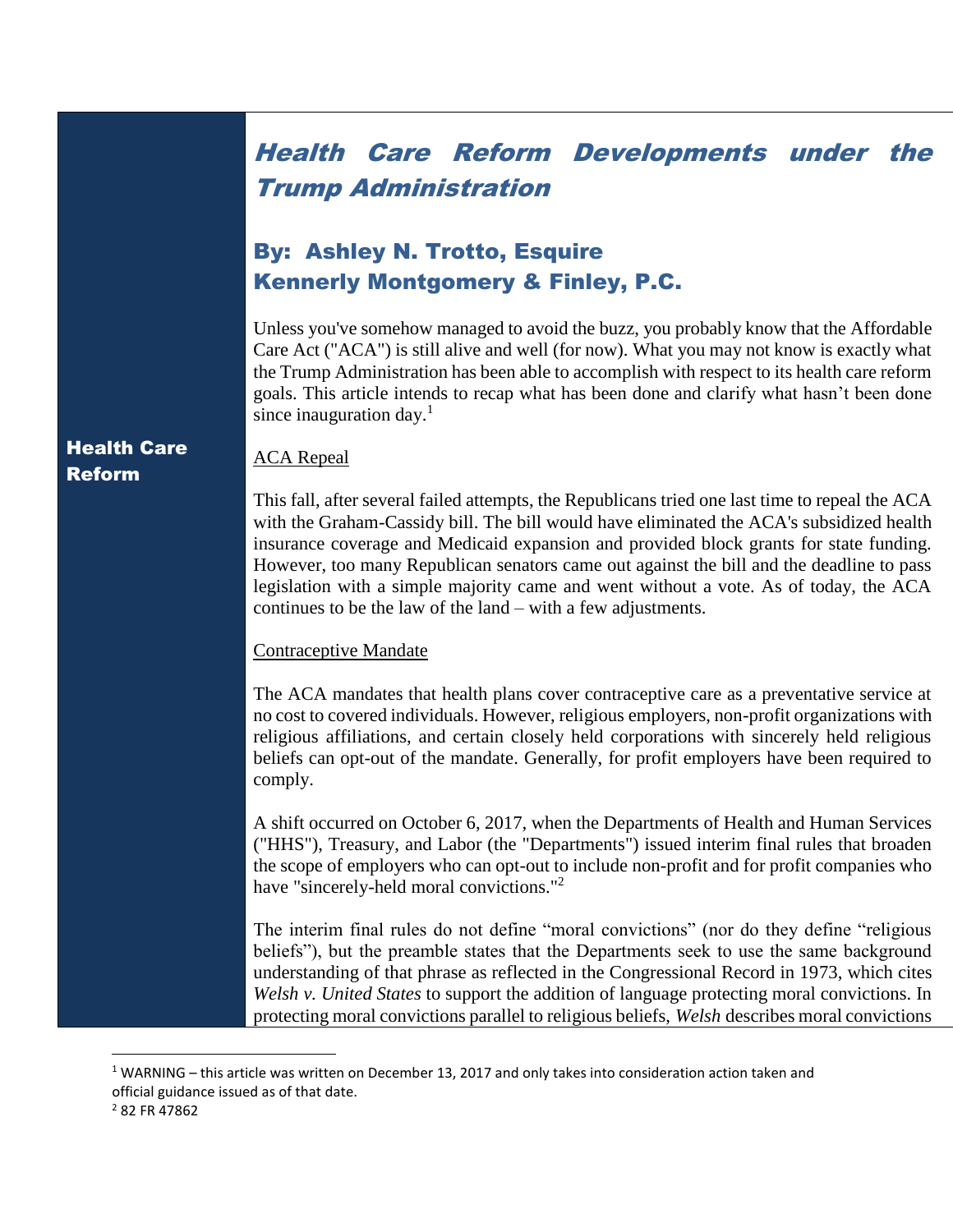warranting such protection as ones: (1) That the "individual deeply and sincerely holds"; (2) "that are purely ethical or moral in source and content; (3) "but that nevertheless impose upon him a duty"; (4) and that "certainly occupy in the life of that individual a place parallel to that filled by  $\ldots$  God' in traditionally religious persons," such that one could say "his beliefs function as a religion in his life."<sup>3</sup>

As an interesting point, the Departments threw ordinary governmental procedure to the wind and issued these rules without first publishing proposed rules and requesting public comment. It is for this reason, in addition to claims of discrimination and violations of the First Amendment, that several lawsuits have been filed challenging the new rules.

### The Executive Order

Six days after the interim final rules were published; President Trump signed an Executive Order ("Order") directing the Departments to consider proposing regulations or revising prior guidance on certain healthcare topics that have previously been regulated by the  $ACA.<sup>4</sup>$  Although the Order lacks specificity and the nature and scope of the intended changes will not be clear until guidance is issued by the Departments, the Order generally focuses on changes to three issues: association health plans, short-term limited duration health insurance, and health reimbursement accounts.

First, the Order directs the Departments to permit individuals and small employers (those with under 50 full-time employees) to join together to form Association Health Plans ("AHPs"). It appears that the Order would exempt AHPs from certain insurance mandates, like community rating and essential health benefit requirements. The Order also suggests that employers will be permitted to band together across state lines. However, for this directive to be successful the Departments will have to tackle the current federal regulations that impose burdensome restrictions and reporting obligations on Multiple Employer Welfare Arrangements ("MEWAs"), as those regulations would generally act as a barrier to unrelated employers and individuals participating in the same group health plan.

Next, the Order covers short-term limited duration health insurance. The ACA currently provides for an exemption from its mandates for short-term, limited duration health plans to bridge the gap between health insurance enrollments, like in the case of an employee transitioning from one job to another. However, the exemption is limited to policies covering an individual for less than three  $(3)$  months.<sup>5</sup> The Order directs the Departments to consider expanding the coverage offered by these short-term limited duration plans, but is not specific as to the extent of the expansion. The Order seems to infer that the Administration would be satisfied if the Departments reverted to pre-ACA guidelines which would permit coverage for up to 12-months with the option to renew in certain circumstances.

 $\overline{a}$ 

<sup>3</sup> *Welsh* v. *United States,* 398 U.S. 333 (1970).

<sup>4</sup> Executive Order, *Promoting Healthcare choice and Competition Across the United States*, available at https://www.whitehouse.gov/the-press-office/2017/10/12/presidential-executive-order-promoting-healthcarechoice-and-competition <sup>5</sup> 26 CFR 54.9801-2.